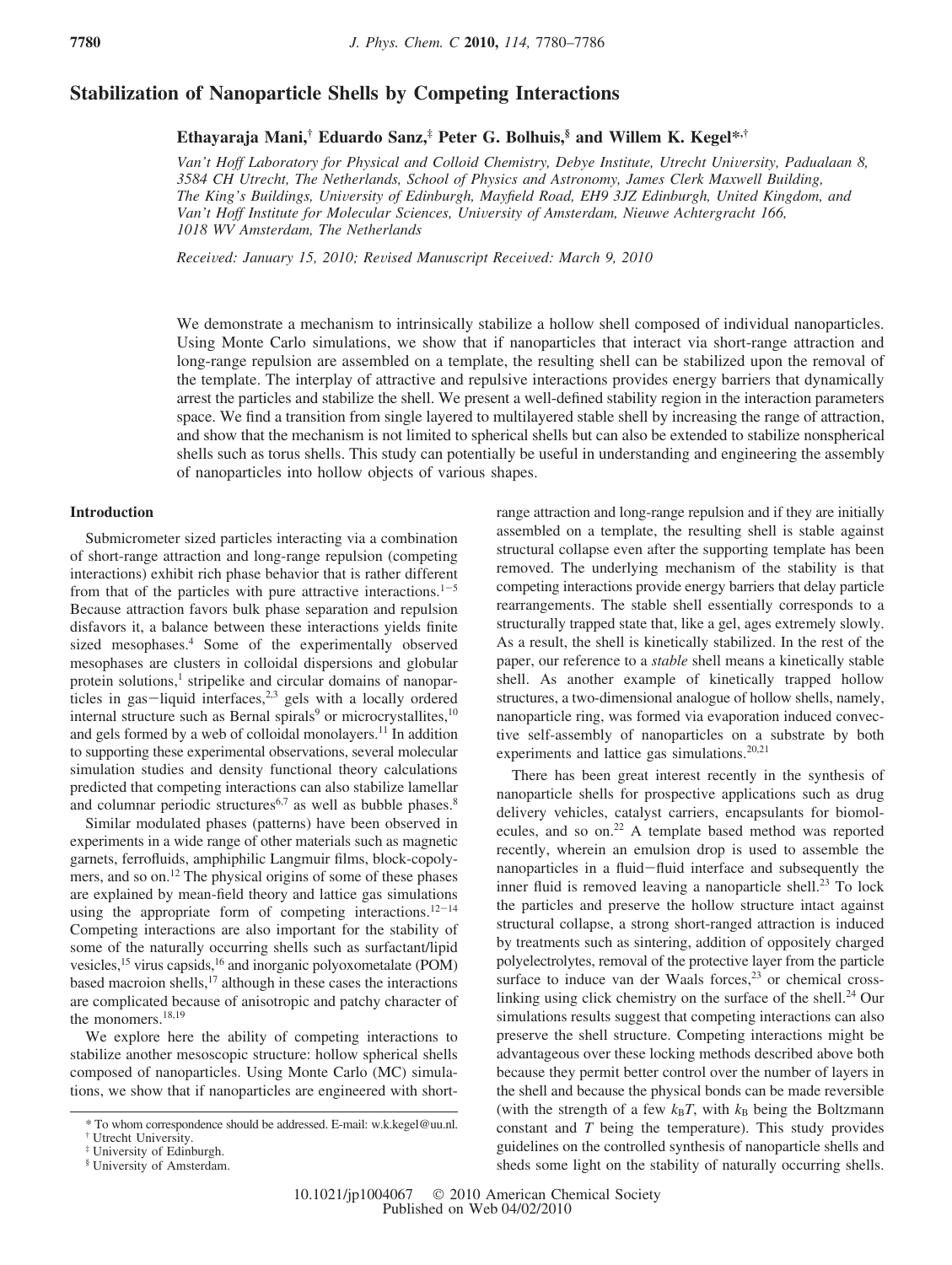

**Figure 1.** Sketch of the interparticle interaction potential. For  $r < \sigma$ , *U* is infinite; for  $\sigma \le r < \sigma + \xi$ , *U* is the sum of attractive and repulsive parts; for  $r \ge \sigma + \xi$ , *U* is purely repulsive. See eq 1.

#### **Model and Simulation**

A spherically symmetric potential is chosen to represent attraction and repulsion between the particles. The attraction is represented by a square well model; the exact functional form of attraction is irrelevant if the range of attraction is smaller than the particle size.<sup>25</sup> We assume screened electrostatic interaction to represent repulsion between the particles. The total potential is given by

$$
U(r) = \infty \qquad 0 \le r < \sigma
$$
  
=  $-\varepsilon + \frac{A}{r} e^{-\kappa r} \quad \sigma \le r < \sigma + \xi$   
=  $\frac{A}{r} e^{-\kappa r} \qquad \sigma + \xi \le r < \infty$  (1)

The particles behave as hard spheres if the interparticle separation  $r < \sigma$ . Here,  $\sigma$  is the diameter of the particle,  $\varepsilon$  is the depth of the square well (strength of attraction),  $\xi$  is the width of the well (range of attraction), and  $\kappa^{-1}$  is the Debye screening length. The parameter *A* is related to the surface potential of the particle, and the exact relation can be obtained by comparing the repulsive part of eq 1 with the equation for screened electrostatic repulsion  $(U_R)$  in the Debye-Hückel approximation  $as<sup>26</sup>$ 

$$
\frac{U_{\rm R}(r)}{k_{\rm B}T} = \frac{\Psi^2 \sigma^2 \,\mathrm{e}^{\kappa \sigma}}{4\lambda_{\rm B}} \frac{\mathrm{e}^{-\kappa r}}{r} \tag{2}
$$

where  $\Psi$  is the surface potential in units of  $k_B T$  and  $\lambda_B$  is the Bjerrum length. Therefore, the parameter A in eq 1 is related to Ψ by the relation  $A = k_B T \hat{\Psi}^2 \sigma^2 e^{\kappa \sigma/4} \lambda_B$ . A sketch of the potential is given in Figure 1.

It is convenient to use reduced parameters in the simulation. Length and energy scales are expressed in units of  $\sigma$  and  $\varepsilon$ , respectively. Reduced parameters are indicated with an overbar. Equation 1 has four independent parameters: strengths and ranges of attraction ( $\varepsilon$  and  $\bar{\xi}$ ) and repulsion (A and  $\kappa^{-1}$ ). We fix

the parameters corresponding to the attraction  $\varepsilon$  (in terms of reduced temperature,  $\overline{T} = k_B T/\varepsilon = 0.15$  and  $\xi$  ( $\overline{\xi} = 0.05$ ) and vary the repulsive parameters, that is,  $\overline{A}$  and  $\overline{\kappa}^{-1}$ , in a series of simulations. The repulsive interactions between the particles can be controlled in experiments by tuning pH, concentration of salt, and composition of the solution. For example, for a given set of  $\overline{A}$ ,  $\overline{k}^{-1}$ , the required surface potential (Ψ) can be calculated from the relation given above. The required electrolyte concentration (*C*) can be calculated from the relation  $C = (0.304\bar{\kappa})$  $\sigma(nm)$ <sup>2.26</sup> In this relation, we assumed 1:1 electrolyte in aqueous medium and a temperature of 25 °C; *C* is in the unit of molarity. Similarly, the renormalized number of charges per particle (*Q*) can be calculated for a given  $\Psi$  using the relation  $Q = \Psi(2 + \Psi)$  $\overline{k}$ )/4 $\overline{\lambda}_{\rm B}$ .<sup>26</sup> Other systems interacting via competing interactions such as charged colloids grafted with DNA, charged nanoparticles forming hydrogen bonds, and charged proteins with hydrophobic patches on their surface can also be studied similarly by choosing appropriate form of attraction and repulsion in the model.

In experiments, emulsion droplets and bubbles can be used as templates to assemble particles in a close-packed layer. Particles between nanometer and micrometer in size spontaneously adsorb on the water-oil interface if  $\gamma_{wo} > |\gamma_{po} - \gamma_{pw}|$ , where  $\gamma_{\rm wo}$ ,  $\gamma_{\rm po}$ , and  $\gamma_{\rm pw}$  are the interfacial energies between water-oil, particle-oil, and particle-water, respectively.<sup>27</sup> Upon adsorbing at the interface, the particles enormously reduce the water-oil contact area ( $\approx$ 90%), and the total energy of the system is significantly lowered. In the case of micrometer sized particles, the adsorption energy can be as high as 10<sup>6</sup> times the thermal energy, and thus the adsorbed particle can never escape the interface.<sup>28</sup> Compared to such a high value of adsorption energies, the interparticle interactions used in our study are negligibly small, and therefore the close-packed assembly of particles on the template is not influenced by the details of interparticle interactions.<sup>29</sup> To mimic this adsorption process, we simply model the particles as hard sphere and generate the close-packed initial configuration for the shell.

Our MC simulations are performed in two steps. In the first step, we construct the initial shell composed of particles in close packed arrangement. We generate  $N = 1122$  points on the surface of a unit sphere (shell) using the construct  $(m, n)$ algorithm.<sup>30</sup> After placing N particles at those points, we rescale the shell radius such that the particles (with  $\sigma = 1$ ) do not overlap. In such a shell, however, some of the first nearest neighbors of a given particle exist outside the chosen range of attraction ( $\xi$  = 0.05). This is due to the nonuniform distribution of nearest neighbor distances in the original configuration. With little rearrangement of particles, it is possible to localize almost all the first nearest neighbors within the range of attraction and still retain the spherical shape of the shell. To achieve this, we perform MC simulation in the NPT ensemble using a hard sphere interaction between the particles, with a reduced pressure  $\overline{P} = P\sigma^3/k_B T = 100$ . The translational moves are constrained to move on the surface of the shell. This constraint and volume change moves in the NPT ensemble give a minimum radius of the shell  $(\bar{R}_0 = 9.05)$ , with particles in nearly close packed arrangement. We emphasize that the NPT MC simulation is performed only to obtain the initial configuration of the particles on the shell. In the second step, MC simulations are carried out to study the stability of the shell. With the initial configuration of particles on the shell obtained as above, we introduce the interparticle potential (eq 1) and examine the evolution of the shell in an NVT MC simulation in which the particles are no longer constrained to move in the surface of a sphere.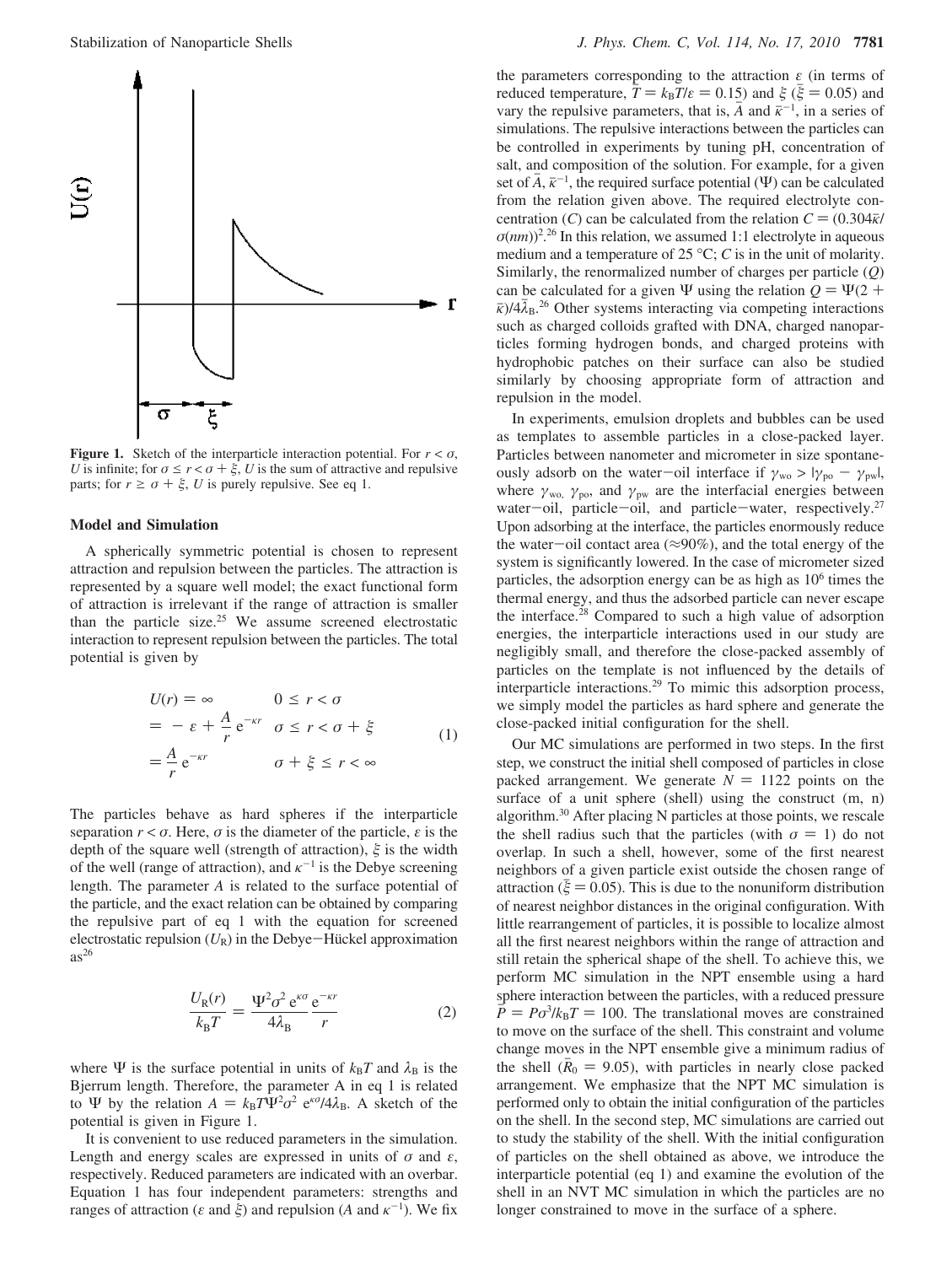

**Figure 2.** Snapshots of (a) collapsed  $(\bar{A} = 0.01, \bar{\kappa}^{-1} = 2)$ , (b) stable  $($ A<sub>j</sub> 0.125,  $\bar{k}^{-1}$  = 2), and (c) burst ( $\bar{A}$  = 0.6,  $\bar{k}^{-1}$  = 2) shells after 0.5 million MC cycles. The shells (a and b) are deliberately sliced partly to show the interiors of the collapsing and stable shells more clearly.

The length of the periodic simulation box is fixed as  $4\bar{R}_0$ , where  $\bar{R}_0$  is the initial radius of the shell. The cutoff  $(\bar{r}_c)$  for potential energy calculations is calculated for different sets of *A* and  $\bar{k}^{-1}$  values such that  $\bar{U}(\bar{r}_c) < 0.001$  and  $\bar{r}_c$  is less than half of the box length in all our simulations. The volume fraction of particles  $(1.24\%)$  is so low that shell-shell interactions are negligible in our simulations. The MC step sizes are chosen such that the moves are accepted in the range of  $40-60\%$ . The typical length of simulations is 0.5 million MC cycles, where a MC cycle consists of *N* attempted particle moves. The stability of a shell is studied using a combination of several criteria: visual inspection of configurations, average coordination number per particle, and average distance of the particles from the center of mass. With this set of criteria, a stability region is established in the  $(\overline{A}, \overline{\kappa}^{-1})$  parameters space.

## **Results and Discussion**

The initial shape of a shell is a perfect sphere. Depending on the relative strength of attraction and repulsion, the shell remains either stable (S), or collapses (C), or bursts (B) as the simulation proceeds. Representative snapshots of these three kinds of structures obtained from MC simulations are shown in Figure 2. Besides the visual inspection, we track the coordination number per particle (*Z*) as a function of MC cycles to determine the status of a shell. The evolution of *Z* for the three representative cases is shown in Figure 3a. All three shells initially have the same *Z* value. The initial *Z* value is slightly smaller than 6, the limit of 2D close packing, because not all six neighbors are within the range of attraction with  $\bar{\xi} = 0.05$ . For the collapsing shells, *Z* monotonically increases with the MC cycles. If the repulsion is either absent or very weak,



**Figure 3.** (a) Coordination number per particle, *Z*, and (b) average distance of the particles to the center of mass  $(D)$  as a function of MC cycles. The red, black, and blue curves are for collapsing  $(\bar{A} = 0.01)$ and  $\bar{\kappa}^{-1} = 2$ ), stable ( $\bar{A} = 0.125$  and  $\bar{\kappa}^{-1} = 2$ ), and bursting ( $\bar{A} = 0.6$ ) and  $\bar{\kappa}^{-1} = 2$ ) shells, respectively.

particles can easily navigate within their range of attraction to find more neighbors without experiencing any significant repulsion from second nearest neighbors and beyond. Therefore, *Z* increases beyond 6 and continues to increase further until the shell collapses into a compact three-dimensional cluster. From the snapshot shown in Figure 2a, and from the continuous increase in *Z* shown in Figure 3a, we find that the mechanism of collapse is by local aggregation and inward buckling of the planes of particles.

For bursting shells, Figure 3a shows that *Z* initially increases similar to the collapsing case, but decreases progressively later. The initial configuration of the shell was generated using hard sphere interactions. On introducing the competing interactions, there are few local rearrangements of particles to increase *Z* in all three cases. In the bursting shell, however, the strong repulsion takes over this effect and decreases *Z*. As a result of this competing effect, *Z* shows a maximum as depicted in Figure 3a. In the regime where *Z* decreases, the repulsion due to the neighbors in the shell surface is so strong that the particles move away from their neighbors in order to minimize the repulsion. Visual inspections of the transient stages reveal that initially a few particles escape from the surface leaving some holes behind. Subsequently, more particles escape from the rims of these holes, which is facilitated by the fact that rim particles have to break less than 6 bonds to escape. This mechanism finally leads to bursting of the shell into small planar objects as shown in Figure 2c.

To obtain a stable shell, the competing interactions should produce an energy barrier for the local rearrangement of individual particles. If such a condition is met, the shell remains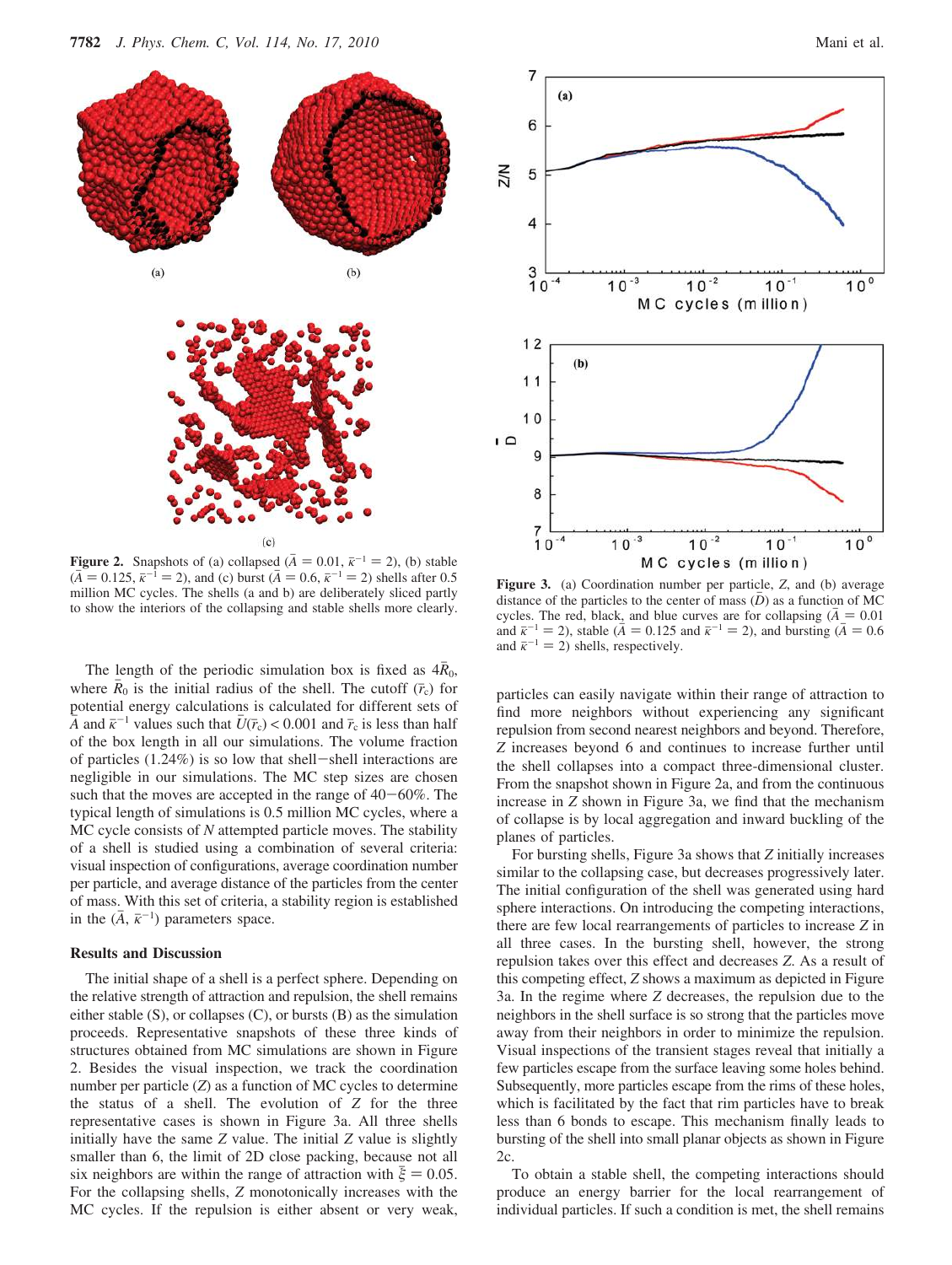

**Figure 4.** Stability diagram. C, S, and B denote collapsing, stable, and bursting shells, respectively. The loci of filled circles and open circles denote the boundaries obtained from simulation, while the curves are calculated from a scaling approach (see text). The red, black, and blue stars are the representative state points corresponding to, respectively, collapsing, stable, and bursting shells as shown in Figure 2.

stable, and *Z* for a stable shell is nearly constant (∼6), varying extremely slowly as shown in Figure 3a. Such a slow aging is characteristic of trapped structures like gels. $31$  As the rearrangements of particles become highly unlikely due to the large activation barrier, the stability of the shell is kinetic rather than thermodynamic. In some stable shells, a degree of faceting appears evident as a consequence of small local rearrangements of particles that minimize the overall energy (see Figure 2b). A similar faceting was observed by Abkarian et al. $32$  in their experiments on Pickering bubbles as the inner fluid is evaporated slowly. Nevertheless, the origin of faceting observed in their experiments was due to a balance between capillary forces of the inner fluid and electrostatic repulsion between the particles, whereas for our nanoparticle shell it is purely due to interparticle interactions, in particular by the repulsive interaction, that is minimized by locally flattening the shell. In addition to *Z*, the average distance of the particles to the center of mass  $(D)$  also indicates the state of the shell, as shown in Figure 3b. We identify collapsing, stable, and bursting shells if  $\bar{D} < \bar{R}$ ,  $\bar{D} \approx \bar{R}$ (within a few percentage), and  $\overline{D}$  >  $\overline{R}$ , respectively. With the combinations of these three criteria, a series of simulations on a set of  $\overline{A}$ ,  $\overline{\kappa}^{-1}$  are performed and the shells are classified accordingly.

We find from the simulation results a narrow stability region in the parameters space of  $\overline{A}$  and  $\overline{\kappa}^{-1}$ , shown in Figure 4. The top boundary (locus of the filled circles) and the bottom boundary (locus of the open circles) correspond to the onset of burst and collapse, respectively, and within these two boundaries lies the stable region. Figure 4 validates our choice of competing interactions, as there is a wide range of values of repulsive parameters  $(\bar{A}$  and  $\bar{\kappa}^{-1})$  that can stabilize shells. The stability region presented here can provide guidance for the synthesis of shells by engineering colloids or nanoparticles with tuned interactions. In addition, it can potentially shed light in the understanding of naturally occurring shells such as virus capsids<sup>13</sup> or POM shells.<sup>14</sup> Although the interactions between the constituents of these systems are certainly more complex than the spherically symmetric potential we study here, it is useful to know the minimum requirement for stability of these intriguing molecular assemblies before entering into more subtle details to describe their interactions.

We also performed simulations with shells of  $N = 272$  ( $\bar{R}_0$ )  $= 4.49$ ) and 432 ( $\bar{R}_0 = 5.64$ ) particles. We found that the stability region for these shells spanned almost the same range as that for the shell of 1122 particles, as given in Figure 4. Nevertheless, in a very large shell, other types of interactions such as gravitational field may play a role and our mechanism may (or may not) apply in those size regimes. As trapped structures, the stable shells slowly age into a lower free energy state, and it is important to recognize that the stability boundaries of Figure 4 may slowly vary with time, narrowing the stability region slightly. Nevertheless, the aging is extremely slow as shown in Figure 3b. A fit to the simulation data shows that  $\bar{D}$ decays logarithmically with time (see the Supporting Information). If the hollow shell formed by 1122 particles were to collapse to a compact spherical cluster as the final state, the radius of the cluster would be  $5.2\sigma$ . Using the fitted equation, we can estimate the time required for this transformation,  $\vec{t} =$  $\exp(136) \approx 10^{59}$ , where time  $\bar{t}$  is nondimensionalized by Brownian time  $(\tau)$ , which is defined as the time taken for the particle to diffuse over its own diameter. Using the Einstein-Stokes equation for diffusivity,  $\tau$  for a 10 nm particle is ∼10  $\mu$ s in water at room temperature. The aging time scale is then  $\approx 10^{54}$ s. This is an infinitely long time scale if the shell ages purely by diffusion. Nevertheless, we note that the aging mechanism may be more complicated than by pure diffusion because it may involve a cooperative effect of more than one particle. Therefore, it should be possible to experimentally detect shells within the stability region and to use them for practical purposes during their lifetime.

We now put forward a simple scaling approach to explain the boundaries of the stability region in Figure 4. In an ideal stable shell, initially particles are close packed and localized in the square well. For a shell to burst, each particle has to escape from the attractive well of its neighbors. The total energy, the sum of attraction and repulsion, of a particle in the shell is then given by  $\bar{U}_B = -6 + \bar{A}\Sigma_i n_i e^{-\bar{x}i}/\bar{r}_i$ , where the summation is over circles of the  $n_i$  neighbors at a distance  $\bar{r}_i$ . The escape rate is related to an energy barrier given by  $-\bar{U}_{\text{B}}$ . To estimate the barrier, we calculated  $n_i$  and  $\bar{r}_i$  for the first five circles of neighbors in a hexagonal packing of a plane in the limit of infinite size of a shell. This yielded  $n_i = \{6, 6, 6, 12, 6\}$  and  $\bar{r}_i$  $= {\bar{r}_e, \sqrt{3}\bar{r}_e, 2\bar{r}_e, \sqrt{7}\bar{r}_e, 3\bar{r}_e},$  where  $\bar{r}_e \approx 1 + \bar{\xi}/2 = 1.025$ ) is the equilibrium distance between the particles at close packing. We solved the equation above for *A* as a function of  $\overline{\kappa}^{-1}$  and fitted it to the data obtained from simulation corresponding to the onset of bursting with  $\bar{U}_B$  as the only free parameter. The best fit is obtained for  $\bar{U}_B = -4.0$ .

Similarly, for a collapsing shell, a particle has to overcome the repulsion from all of its neighbors before it reaches the attractive well of its new neighbors. The energy barrier is then due to repulsion only, that is,  $\overline{U}_C = \overline{A} \Sigma_i n_i e^{-\overline{\kappa} \overline{r_i}} / \overline{r_i}$ . We fit the boundary corresponding to collapse (see Figure 4) with this equation using  $\bar{U}_C = 0.6$ . The simulations were performed with a reduced temperature  $\overline{T}$  = 0.15, which corresponds to  $\varepsilon$  =  $6.7k_BT$ . Therefore, the energy barriers for bursting and collapse in dimensional units correspond to  $26k_BT$  and  $4k_BT$ , respectively. It is interesting to note that a stable shell in the middle of the stability region is more likely to collapse at *infinite time* because the energy barrier for collapsing is smaller than that for bursting. These calculations demonstrate that a shell corresponding to the stable region has to overcome a substantial energy barrier in order to either burst or collapse and, therefore, remains in a trapped state. While the attraction strength contributes mostly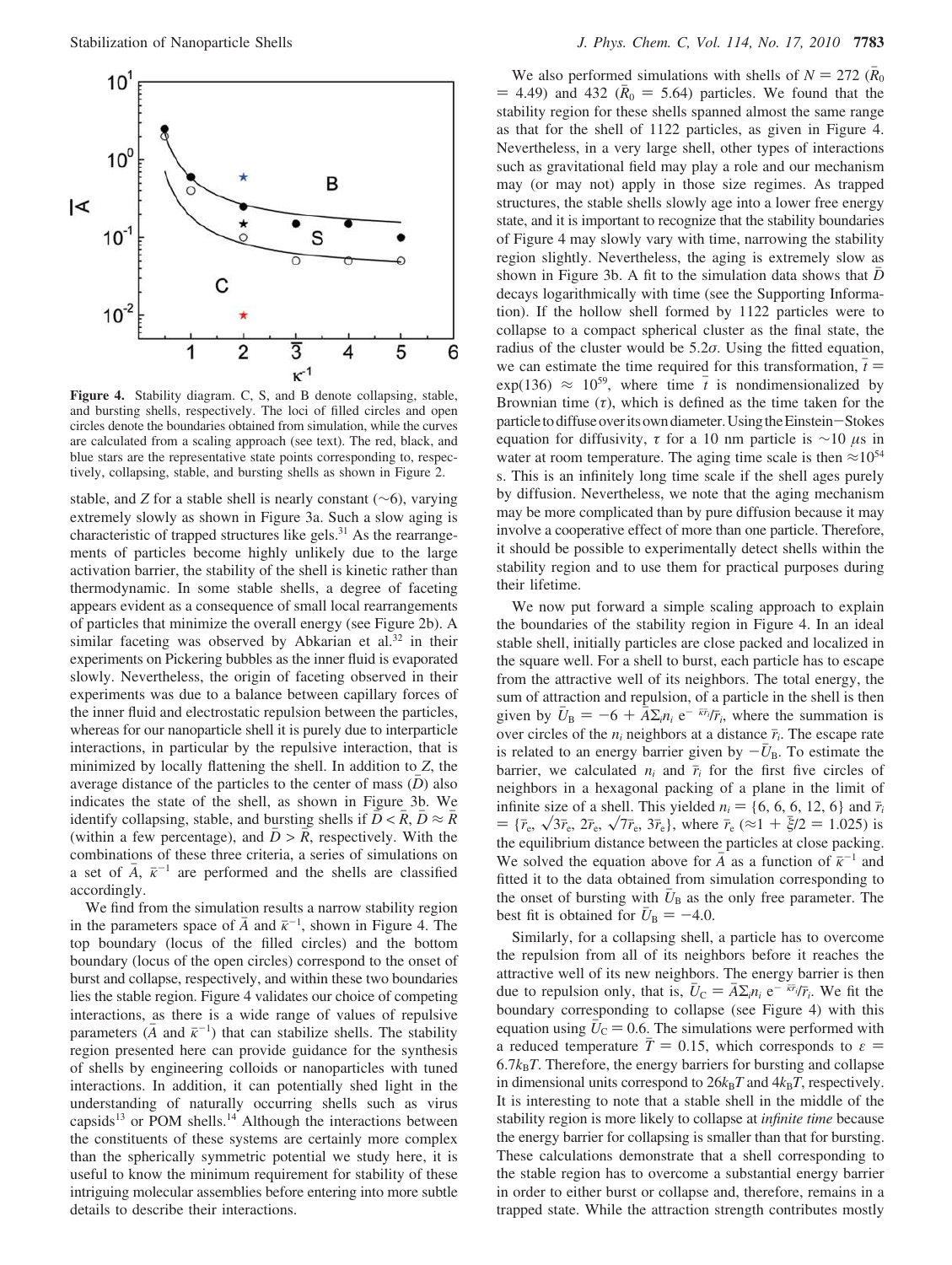**TABLE 1: Optimum Values of Surface Potential (Ψ), Concentration of Electrolyte (***C***), and Charges (***Q***) Corresponding to the Stable Region of the Stability Diagram for Two Different Particle Diameters: 2.5 and 100 nm***<sup>a</sup>*

|                     |                | $\sigma = 2.5$ nm |                           |     | $\sigma = 100$ nm                      |       |          |
|---------------------|----------------|-------------------|---------------------------|-----|----------------------------------------|-------|----------|
| $\overline{\kappa}$ | $\overline{A}$ |                   | $\Psi$ ( $k_B T$ ) C (mM) | 0   | $\Psi$ (k <sub>B</sub> T) C ( $\mu$ M) |       | $\omega$ |
|                     | 2.5            | 1.58              | 59.1                      | 5.6 | 0.25                                   | 36.96 | 35.7     |
|                     | $0.6^{\circ}$  | 1.27              | 14.7                      | 3.4 | 0.2                                    | 9.24  | 21.6     |
| 0.5                 | 0.25           | 1.06              | 4.0                       | 24  | 0.17                                   | 2.3   | 15       |

*<sup>a</sup>* Parameters are calculated for an aqueous solution.



**Figure 5.** Section of double-layered shell obtained from MC simulation with interaction parameter  $\overline{A} = 0.125$ ,  $\overline{\kappa}^{-1} = 2$ , and  $\overline{\xi} = 0.3$ , after 2.5 million MC cycles.

to the energy barrier for bursting, the long-range repulsion contributes to the energy barrier for collapsing.

We estimate the physical variables corresponding to the stable region and verify whether they can be tuned in experiments. From the set of  $\overline{A}$ ,  $\overline{\kappa}^{-1}$  corresponding to the onset of burst in Figure 4, we calculate Ψ, *C*, and *Z* for an aqueous solution. These variables are calculated for two representative particle diameters  $\sigma$  of 2.5 and 100 nm, and are given in Table 1. For  $\sigma = 2.5$  nm, the optimum surface potential ranges from  $1k_BT$ to  $1.5k_BT$ , the charges per particle range from 2 to 6, and the optimum salt concentration ranges from 4 to 60 mM. Several experiments have shown evidence for such highly charged nanoparticles. Verhoeff et al. $33$  reported a surface potential of  $-2.8k_BT$  ( $-70$  mV) for 2.5 nm sized POM in aqueous solution. For  $\sigma = 2.5$  nm, using  $\kappa^{-1} = 680$  nm (in water at pH = 7) and  $\lambda_B = 0.7$  nm (in water) at room temperature, from the relation given in the Model and Simulation section, we get  $-5$  charges per POM.

Nanoparticles of other materials may acquire charges either by preferential adsorption of charged species (ionic surfactants, capping agents, etc) or by dissociation of surface groups (e.g., silica particles acquire charges by dissociating their silanol groups). For example, Reincke et al.<sup>34</sup> have reported a surface potential of  $-2k_BT$  ( $\approx$ -50 mV) for 3 nm gold nanoparticles capped with mercaptopropionic acid, giving rise to  $-4$  charges per particle.

For  $\sigma$  = 100 nm, the optimum surface potential ranges from 0.17 to  $0.25k_BT$ , the charges per particle range from 15 to 35, and the optimum salt concentration ranges from 2 to 37  $\mu$ M. These ranges of values for Ψ, *C*, and *Z* can be readily achieved either by engineering the surface of the particles or by varying conditions of the solvent. We note that, for  $\sigma > 100$  nm, the optimum salt concentration falls much below ∼1 µM, and in such cases it may be appropriate to prepare shells in apolar solvents, because in aqueous solutions the lowest limit is 0.1 µM. Thus, the simulation and an estimate of Ψ, *C*, and *Z* together establish a demarcation on the formation of stable shells in polar and apolar solvents. We note that the stability region shown in Figure 4 is given for  $\overline{T} = 0.15$  (an attractive energy per contact of 6.7 $k_B T$ ) and  $\bar{\xi} = 0.05$ , and any variations in these two parameters will influence the stability region and the corresponding physical variables.

To study the sensitivity of the range of attraction  $(\bar{\xi})$  on the stability region, we performed simulations with  $\bar{\xi} = 0.1, 0.2,$ and 0.3. We find that, for  $\bar{\xi} \le 0.2$ , single layered shells are stable within the stability region. However, a new feature emerges for  $\bar{\xi} = 0.3$  and beyond: the single layered shell shrinks until it forms a double layered shell of particles that remains stable afterward. A sectional view of such a double layered shell is shown in Figure 5. In such a configuration, each particle has neighbors in the third dimension as well. Though the initial template has only a single layer of particles, by increasing  $\xi$ , it is possible to synthesize multilayered shells.

The role of the template is crucial in stabilizing a shell. We carried out MC simulation with parameters corresponding to a stable shell  $(\bar{A} = 0.125, \bar{k}^{-1} = 2)$  but with a random initial configuration, and observed that the particles aggregated locally to form a cluster-fluid. Although the cluster-fluid and the shell have almost equal potential energies, the former is entropically favored over the latter. Therefore, a shell will not form spontaneously, but if particles are initially assembled on a template, the shell can be stabilized by competing interactions. A recent study showed that a template can also be provided temporarily by a reaction mechanism for the self-assembly of wheel-shaped polyoxometalates.<sup>35</sup>



**Figure 6.** Snapshots of a stable torus shell (left) and a sectional view (right). Simulation is performed with  $\overline{A} = 0.1$ ,  $\overline{\kappa}^{-1} = 2$  and for 0.5 million MC cycles.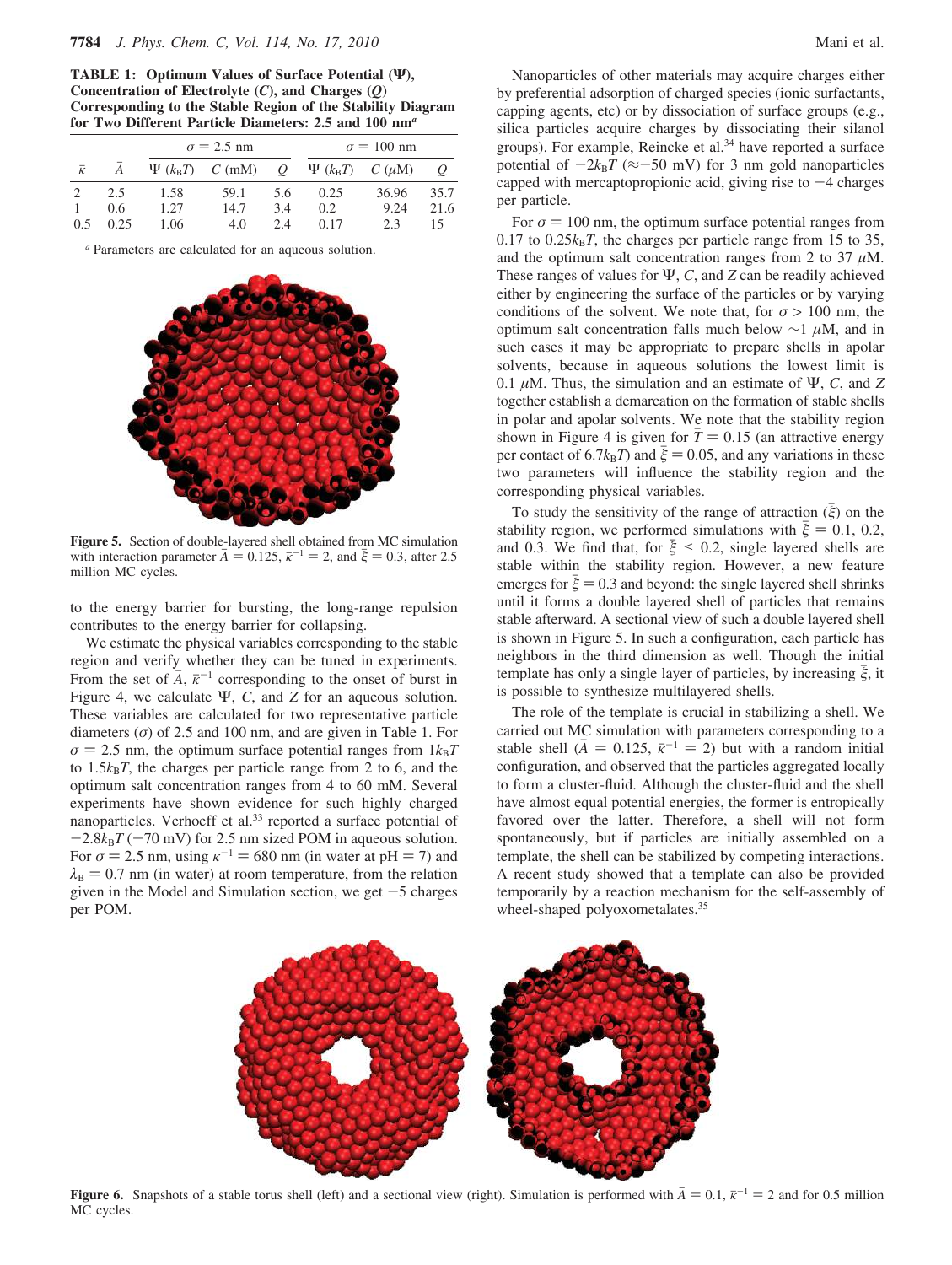The mechanism is not limited only to spherical shells but can be extended, in principle, to stabilize nonspherical shells as well. Experimental methods are now available to synthesize nonspherical templates such as particle stabilized ellipsoidal, toroidal bubbles and foams using a phenomenon called interfacial jamming.<sup>36</sup> In this mechanism, two particle-covered spherical droplets (or bubbles) are fused together by squeezing them between two glass plates. The fused droplet is unable to relax to spherical shape by expelling excess particles because of very high adsorption energies. Therefore, the particles are jammed at the interface and stabilize the ellipsoidal droplet. Similarly, the toroid shaped bubble is stabilized by introducing a hole in the bubble and allowing the particle to jam at the interface.<sup>36</sup>

To illustrate the extension of the mechanism, we performed simulations using a torus shaped template with 500 particles as an example. The initial configuration of the torus is obtained in the same way as the spherical shell described previously. As expected, we find a stable, single layered torus shell being stabilized by competing interactions, as shown in Figure 6. Our study thus opens up a new possibility in stabilizing any arbitrary shaped and closed shells using simple spherically symmetric interactions. As long as the individual particles interactions can be tuned, they can be templated in a variety of shapes and stabilized for various applications.

To test this mechanism experimentally, the key challenge would be the removal of the template. If an emulsion is used as template, the inner fluid can be removed either by evaporation or by solubilization using a common solvent. In the solubilization approach, the oil-water interface disappears altogether as the inner fluid is solubilized in a common solvent. As a result, the shell is exposed to a homogeneous fluid inside and outside. The stability diagram then suggests whether such a shell is stable or unstable to collapse/burst. Because the evaporation route induces a strong capillary force that organizes the particles into a compact cluster irrespective of the interparticle interactions, $37$  the solubilization approach is preferred to test this mechanism, as in this case capillary forces are absent.

## **Conclusion**

Spherically symmetric competing interactions (a combination of short-range attraction and long-range repulsion) have so far explained the formation of a variety of mesophases and colloidal gels. Using Monte Carlo simulations, we have showed in this Article that competing interactions can take part in the stabilization of hollow structures composed of nanoparticles. We have showed that particles interacting via competing interactions can form a stable shell if they are initially assembled over a template. Upon removal of the template, the particles are trapped on the surface of the shell, rendering the structure kinetically stable. The stable shell ages very slowly, in an analogous way to colloidal gels. Stable shells are observed within a well-defined region in the interaction parameters space. We report a stability diagram providing optimum values for the potential parameters. Values of the physical variables corresponding to the stability region are experimentally achievable, so the mechanism put forward here can be readily tested in experiments. A simple scaling analysis is presented to calculate the associated energy barrier to be overcome by the particles to collapse or burst the shell. From this analysis, we explain the boundaries of the stability region reasonably well. We also showed a transition from a single layered shell to a multilayered shell

upon increasing the attraction range. The generality of the mechanism in stabilizing any closed shape is demonstrated by stabilizing a single layered hollow torus shell using competing interactions.

**Acknowledgment.** This work was funded by a VICI grant from NWO.

**Supporting Information Available:** Estimation of aging time scale for nanoparticle shells. This material is available free of charge via the Internet at http://pubs.acs.org.

#### **References and Notes**

(1) Stradner, A.; Sedgwick, H.; Cardinaux, F.; Poon, W. C. K.; Egelhaaf, S. U.; Schurtenberger, P. *Nature* **2004**, *432*, 492–495.

(2) Gilbert, B.; Lu, G.; Kim, C. S. *J. Colloid Interface Sci.* **2007**, *313*, 152–159.

(3) Ruiz-Garcia, J.; Gamez-Corrales, R.; Ivlev, B. I. *Phys. Re*V*. E* **1998**, *58*, 660–663.

(4) Groenewold, J.; Kegel, W. K. *J. Phys. Chem. B* **2001**, *105*, 11702– 11709.

(5) Sear, R. P.; Chung, S. W.; Markovich, G.; Gelbart, W. M.; Heath, J. R. *Phys. Re*V*. E* **1999**, *59*, R6255–R6258.

(6) de Candia, A.; Gado, E. D.; Fierro, A.; Sator, N.; Tarzia, M.; Coniglio, A. *Phys. Re*V*. E* **2006**, *74*, 0104031-0104034.

(7) Li, Z.; Wu, J. *J. Chem. Phys.* **2009**, *130*, 1651021–1651026.

(8) Archer, A. *Phys. Re*V*. E* **2008**, *78*, 0314021–03140210.

(9) Campbell, A. I.; Anderson, V. J.; van Duijneveldt, J. S.; Bartlett, P. *Phys. Re*V*. Lett.* **2005**, *94*, 2083011–2083014.

(10) Zhang, T. H.; Groenewold, J.; Kegel, W. K. *Phys. Chem. Chem. Phys.* **2009**, *11*, 10827–10830.

(11) Sanz, E.; White, K. A.; Clegg, P. S.; Cates, M. E. *Phys. Re*V*. Lett.* **2009**, *103*, 2555021–2555024.

(12) Seul, M.; Andelman, D. *Science* **1995**, *267*, 476–483.

(13) Chen, L. Q.; Khachaturyan, A. G. *Phys. Re*V*. Lett.* **1993**, *70*, 1477– 1480.

(14) Sagui, C.; Desai, R. C. *Phys. Re*V*. Lett.* **1993**, *71*, 3995–3998.

(15) Kaler, E. W.; Murthy, A. K.; Rodriguez, B. E.; Zasadzinski, J. A. N.

*Science* **1989**, *245*, 1371–1374. (16) Baker, T. S.; Olson, N. H.; Fuller, S. D. *Microbiol. Mol. Biol. Re*V*.*

**1999**, *63*, 862–922.

(17) Liu, T. *J. Am. Chem. Soc.* **2002**, *124*, 10942–10943.

(18) Drouffe, J.-M.; Maggs, A. C.; Leibler, S. *Science* **1991**, *254*, 1353– 1356.

(19) Kegel, W. K.; van der Schoot, P. *Biophys. J.* **2004**, *86*, 3905–3913. (20) Yosef, G.; Rabani, E. *J. Phys. Chem. B* **2006**, *110*, 20965–20972.

(21) Vancea, I.; Thiele, U.; Pauliac-Vaujour, E.; Stannard, A.; Martin,

C. P.; Blunt, M. O.; Moriarty, P. *J. Phys. Re*V*. E.* **2008**, *78*, 0416011– 0416015.

(22) Lou, X. W.; Archer, L. A.; Yang, Z. *Ad*V*. Mater.* **2008**, *20*, 3987– 4019.

(23) Dinsmore, A. D.; Hsu, M. F.; Nikolaides, M. G.; Marquez, M.; Bausch, A. R.; Weitz, D. A. *Science* **2002**, *298*, 1006–1009.

(24) Samanta, B.; Patra, D.; Subramani, C.; Ofir, Y.; Yesilbag, G.; Sanyal, A.; Rotello, V. M. *Small* **2009**, *5*, 685–688.

(25) Lu, P. J.; Zaccarelli, E.; Ciulla, F.; Schofield, A. B.; Sciortino, F.; Weitz, D. A. *Nature* **2008**, *453*, 499–504.

(26) Verwey, E. J. W.; Overbeek, J. T. G. *Theory of Stability of Lyophobic Colloids*; Dover Publications: Mineola, NY, 1999.

(27) Kralchevsky, P. A.; Nagayama, K. *Ad*V*. Colloid Interface Sci.* **2000**, *85*, 145–192.

(28) Pieranski, P. *Phys. Re*V*. Lett.* **1980**, *45*, 569–572.

(29) Unlike the screened Coulombic repulsion, if long-range dipolar repulsion operates between the particles, then the particles may have to jump over the repulsive barrier to reach a minimum. For example, Nikolaides et al. showed that  $1.5 \mu m$  sized PMMA particles assembled on a waterin-oil droplet in hexagonal arrangement, but the interparticle distance was reported to be  $5.7 \mu m^{38}$  In such a scenario, close-packing (an arrangement, where particles lie within the attractive well of the neighbors) can be achieved by using capillary interactions. By slowly evaporating the inner fluid, the total surface area of the droplet (or bubble) can be reduced while keeping the number of adsorbed particles per drop constant. Then the attractive capillary forces would organize the particles in close-packed structure. This methodology was used in the experiments reported by Abkarian et al.<sup>32</sup> Clegg et al. reported a different approach in assembling particles on emulsion droplets via fluid demixing.<sup>39</sup> In this approach, a mixture of two liquids containing colloidal particles is cooled to a temperature where the two liquids demix. Because demixing occurs via nucleation of a new phase, the particles readily adsorb as a close-packed